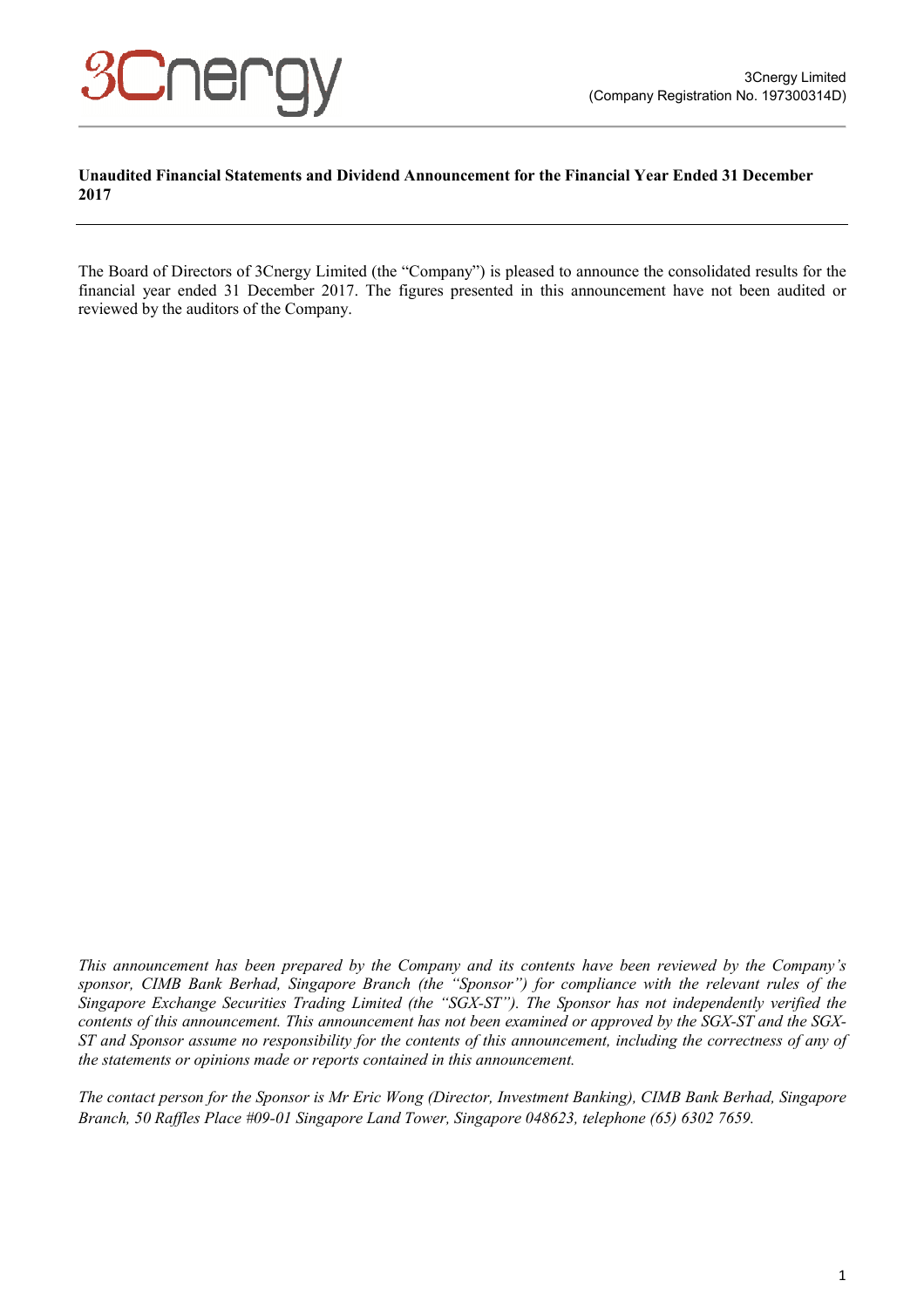

#### *Part I – INFORMATION REQUIRED FOR QUARTERLY (Q1, Q2 & Q3), HALF-YEAR AND FULL YEAR ANNOUNCEMENTS*

**1(a)(i) An income statement and statement of comprehensive income, or a statement of comprehensive income, for the group, together with a comparative statement for the corresponding period of the immediately preceding financial year.** 

|                                                                                                                                                                                                            |              | <b>FULL YEAR ENDED</b> |                |                          |
|------------------------------------------------------------------------------------------------------------------------------------------------------------------------------------------------------------|--------------|------------------------|----------------|--------------------------|
|                                                                                                                                                                                                            | <b>Note</b>  | 31 Dec 2017            | 31 Dec 2016    | Increase /<br>(decrease) |
|                                                                                                                                                                                                            |              | <b>S\$'000</b>         | S\$'000        | $\frac{9}{6}$            |
| Revenue                                                                                                                                                                                                    |              | 370                    | 1,149          | $(67.8)$ %               |
| Cost of services rendered and goods sold                                                                                                                                                                   |              | (975)                  | (803)          | 21.4 %                   |
| Gross (loss) profit                                                                                                                                                                                        |              | (605)                  | 346            | N.M.                     |
| Other operating income                                                                                                                                                                                     | 1            | 133                    | 496            | $(73.2)\%$               |
| Sales and distribution expenses                                                                                                                                                                            |              | (11)                   | (8)            | 37.5 %                   |
| General and administrative expenses                                                                                                                                                                        |              | (2,834)                | (6,654)        | (57.4)%                  |
| Finance costs                                                                                                                                                                                              | $\mathbf{2}$ | (8)                    | (35)           | $(77.1)\%$               |
| Share of (loss) profit in a joint venture                                                                                                                                                                  |              | (45)                   | $\overline{7}$ | N.M.                     |
| Loss before tax                                                                                                                                                                                            | 3            | (3, 370)               | (5,848)        | $(42.4)\%$               |
| Income tax (expense) credit                                                                                                                                                                                | 4            | (38)                   | 662            | N.M.                     |
| Loss for the year                                                                                                                                                                                          |              | (3,408)                | (5, 186)       | $(34.3)\%$               |
| Other comprehensive income (loss) for the year<br>Items that may be reclassified subsequently to profit & loss<br>- Exchange differences on translation of financial statements<br>of foreign subsidiaries |              | 1,552                  | (1,939)        | N.M.                     |
| Other comprehensive income (loss) for the year, net of tax                                                                                                                                                 |              | 1,552                  | (1,939)        | N.M.                     |
| Total comprehensive loss for the year                                                                                                                                                                      |              | (1,856)                | (7, 125)       | $(74.0)\%$               |
| Attributable to:                                                                                                                                                                                           |              |                        |                |                          |
| Ow ners of the Company                                                                                                                                                                                     |              | (3,408)                | (5, 186)       | $(34.3)\%$               |
| Loss for the year                                                                                                                                                                                          |              | (3, 408)               | (5, 186)       | $(34.3)\%$               |
| Attributable to:                                                                                                                                                                                           |              |                        |                |                          |
| Ow ners of the Company                                                                                                                                                                                     |              | (1,856)                | (7, 125)       | $(74.0)\%$               |
| Total comprehensive loss for the year                                                                                                                                                                      |              | (1,856)                | (7, 125)       | $(74.0)\%$               |
| Loss per share attributable to the<br>owners of the Company (cents per share)<br>Basic                                                                                                                     |              |                        | (1.00)         | $(75.0)\%$               |
| <b>Diluted</b>                                                                                                                                                                                             |              | (0.25)<br>(0.25)       | (1.00)         | $(75.0)\%$               |
| Loss per share (cents per share)                                                                                                                                                                           |              |                        |                |                          |
| Basic                                                                                                                                                                                                      |              | (0.25)                 | (1.00)         | $(75.0)\%$               |
| <b>Diluted</b>                                                                                                                                                                                             |              | (0.25)                 | (1.00)         | $(75.0)\%$               |

Notes: N.M. – Not meaningful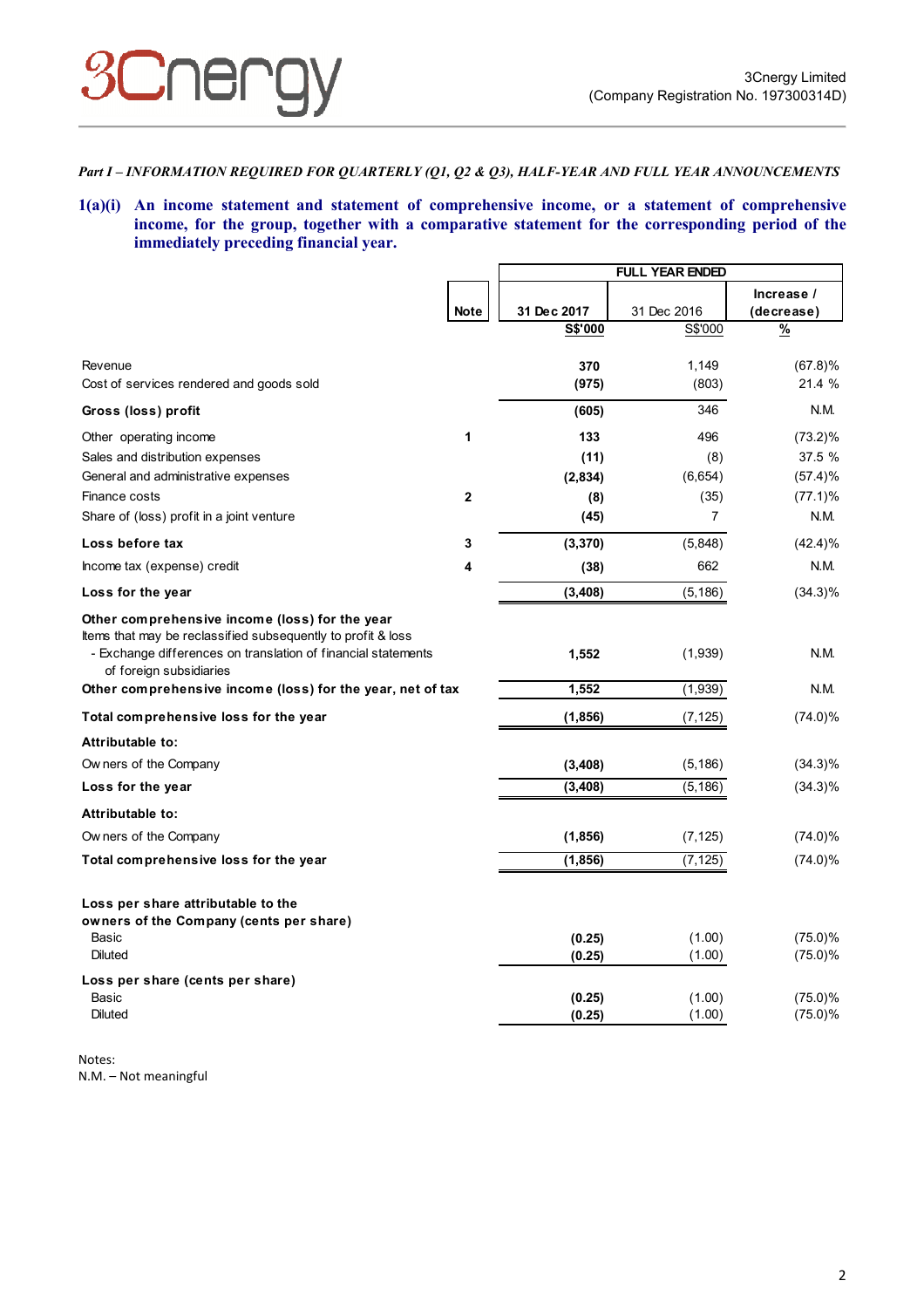#### **1(a)(ii) Breakdown and explanatory notes to the consolidated statement of comprehensive income.**

#### **Note 1 Other income comprised the following:**

|                      | <b>FULL YEAR ENDED</b> |             |                          |
|----------------------|------------------------|-------------|--------------------------|
|                      | 31 Dec 2017            | 31 Dec 2016 | Increase /<br>(decrease) |
|                      | S\$'000                | S\$'000     | $\frac{9}{6}$            |
| Rental income        | -                      | 444         | N.M.                     |
| Government grants    |                        |             | $-$ %                    |
| Interest income      | 99                     | 32          | 209.4 %                  |
| Miscellaneous income | 33                     | 19          | 73.7 %                   |
|                      | 133                    | 496         |                          |

#### Notes: N.M. – Not meaningful

#### **Note 2 Finance costs comprised the following:**

|                        | <b>FULL YEAR ENDED</b> |             |                          |  |
|------------------------|------------------------|-------------|--------------------------|--|
|                        | 31 Dec 2017            | 31 Dec 2016 | Increase /<br>(decrease) |  |
|                        | <b>S\$'000</b>         | S\$'000     | <u>%</u>                 |  |
| Hire purchase interest | 8                      | 12          | $(33.3)\%$<br>N.M.       |  |
| Other interest expense | 8                      | 23<br>35    | $(77.1)\%$               |  |

Notes: N.M. – Not meaningful

## **Note 3 Loss before tax is stated after charging the following:**

|                                                 | FULL YEAR ENDED |             |                          |
|-------------------------------------------------|-----------------|-------------|--------------------------|
|                                                 | 31 Dec 2017     | 31 Dec 2016 | Increase /<br>(decrease) |
|                                                 | <b>S\$'000</b>  | S\$'000     | $\%$                     |
| After charging:                                 |                 |             |                          |
| Staff costs (including directors' remuneration) | 574             | 616         | (6.8)%                   |
| Depreciation of plant and equipment             | 131             | 439         | $(70.2)\%$               |
| Amortisation of other intangible assets         | 69              | 180         | $(61.7)\%$               |
| Directors fees                                  | 101             | 90          | 12.2%                    |
| Rental of premises                              | 131             | 585         | $(77.6)$ %               |
| Bad debts w ritten off                          |                 |             | N.M.                     |
| Impairment of other intangible assets           |                 | 2,014       | N.M.                     |
| Impairment on goodwill                          | 1,000           | 1,168       | $(14.4)\%$               |
| Stamp Duty                                      |                 | 194         | $(99.5)\%$               |
| Fixed assets w ritten off                       |                 | 32          | N.M.                     |

Notes: N.M. – Not meaningful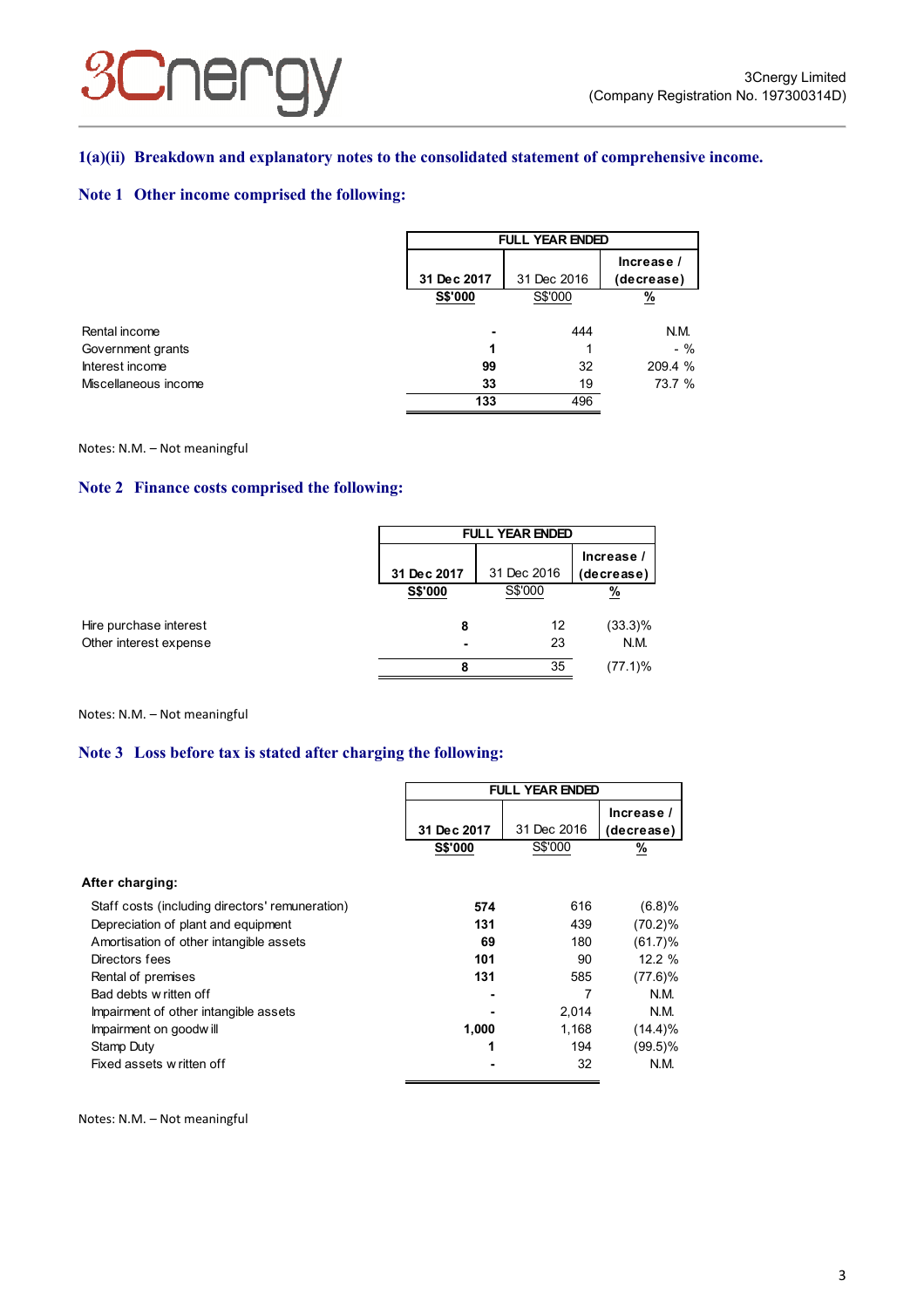

## **Note 4 Income tax comprised the following:**

|                            | <b>FULL YEAR ENDED</b> |             |                          |  |
|----------------------------|------------------------|-------------|--------------------------|--|
|                            | 31 Dec 2017            | 31 Dec 2016 | Increase /<br>(decrease) |  |
|                            | S\$'000                | S\$'000     | %                        |  |
| Current income tax expense | (40)                   | (60)        | 33.3%                    |  |
| Deferred tax credit        | 2                      | 722         | $(99.7)\%$               |  |
|                            | (38)                   | 662         |                          |  |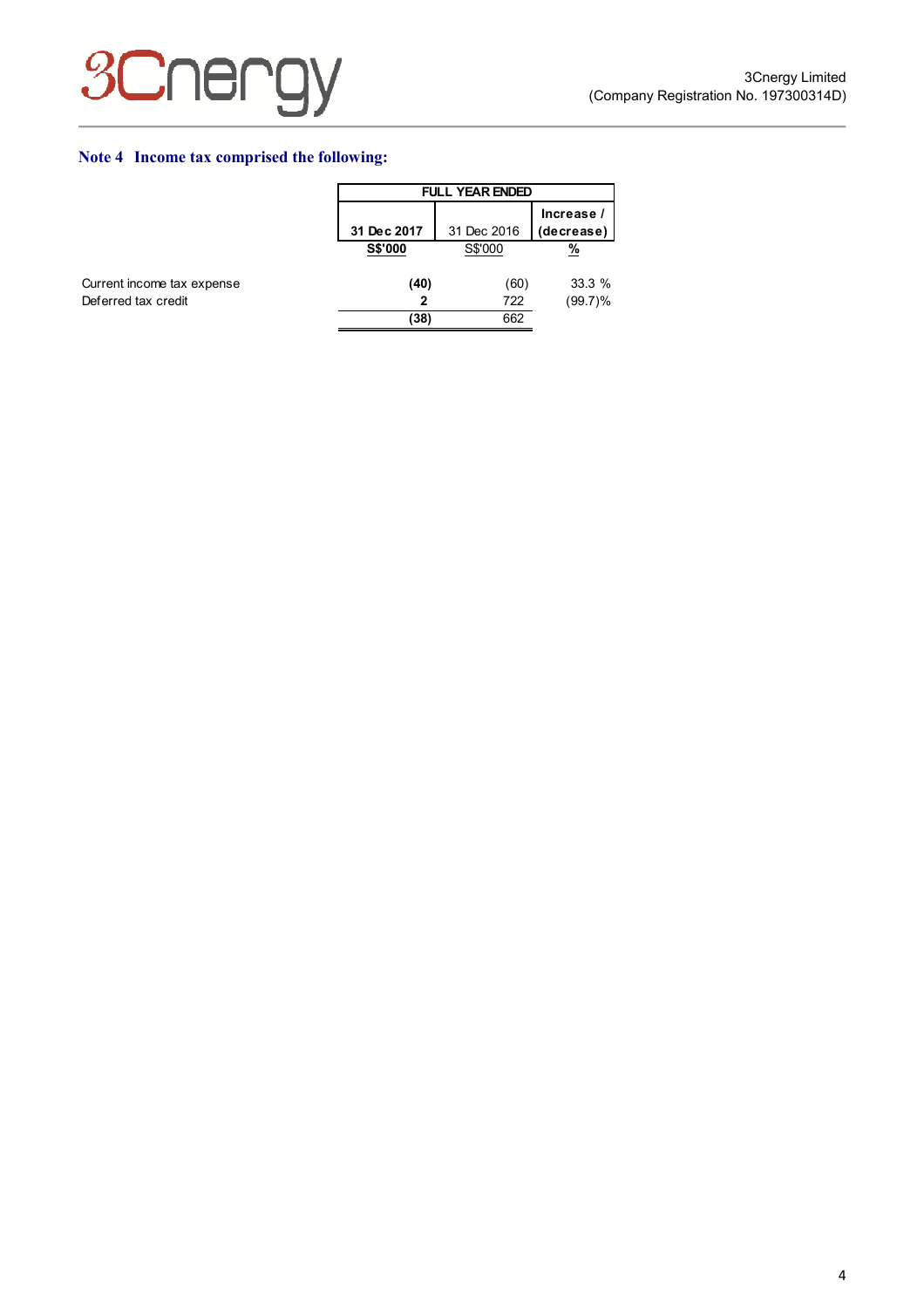# **3Cnerg**

**1(b)(i) A statement of financial position (for the issuer and group), together with a comparative statement as at the end of the immediately preceding financial year.** 

|                                                             |             | Group       |             | Company     |  |
|-------------------------------------------------------------|-------------|-------------|-------------|-------------|--|
|                                                             |             |             |             |             |  |
|                                                             | 31 Dec 2017 | 31 Dec 2016 | 31 Dec 2017 | 31 Dec 2016 |  |
|                                                             | S\$'000     | S\$'000     | S\$'000     | S\$'000     |  |
| <b>Assets</b>                                               |             |             |             |             |  |
| Non-current assets                                          |             |             |             |             |  |
| Property, plant and equipment                               | 190         | 282         | 75          | 127         |  |
| Land held for property development                          | 94,204      | 90,196      |             |             |  |
| Goodw ill                                                   |             | 1,000       |             |             |  |
| Other intangible assets                                     | 274         | 343         |             |             |  |
| Investments in subsidiaries                                 |             |             | 85,815      | 68,015      |  |
| Investment in joint venture                                 | 105         | 150         | 150         | 150         |  |
|                                                             | 94,773      | 91,971      | 86,040      | 68,292      |  |
|                                                             |             |             |             |             |  |
| <b>Current assets</b><br>Trade receivables                  | 25          | 55          |             |             |  |
| Other receivables and deposits                              | 199         | 126         | 31          |             |  |
| Property development cost                                   | 63,214      | 55,404      |             |             |  |
| Prepayments                                                 | 35          | 20          | 35          | 19          |  |
| Amount due from subsidiaries                                |             |             | 170         | 12          |  |
| Cash and cash equivalents                                   | 8,080       | 4,016       | 6,074       | 3,656       |  |
| Pledged fixed deposit                                       | 44          | 43          |             |             |  |
|                                                             | 71,597      | 59,664      | 6,310       | 3,687       |  |
| <b>Total assets</b>                                         | 166,370     | 151,635     | 92,350      | 71,979      |  |
|                                                             |             |             |             |             |  |
| <b>Equity and liabilities</b>                               |             |             |             |             |  |
| <b>Current liabilities</b>                                  |             |             |             |             |  |
| Trade payables                                              | 670         | 1           | 39          |             |  |
| Accruals and other payables                                 | 771         | 843         | 278         | 307         |  |
| Amount due to customers for project                         |             |             |             |             |  |
| management contracts                                        | 174         | 106         |             |             |  |
| Amount due to subsidiaries                                  |             |             | 701         | 702         |  |
| Amount due to joint venture                                 | 127         | 161         | 127         | 161         |  |
| Finance lease liabilities                                   | 90          | 88          | 57          | 55          |  |
| Bank borrow ing                                             | 31,242      | 17,556      |             |             |  |
| Shareholder loan                                            |             | 3,885       |             | 3,885       |  |
| Income tax payable                                          | 3           |             |             |             |  |
|                                                             | 33,077      | 22,640      | 1,202       | 5,110       |  |
|                                                             |             |             |             |             |  |
| <b>Non-current liabilities</b><br>Finance lease liabilities | 31          | 120         | 10          | 67          |  |
| Bank borrow ing                                             | 44,984      | 64,426      |             |             |  |
| Deferred tax liabilities                                    | 4           | 6           |             |             |  |
|                                                             | 45,019      | 64,552      | 10          | 67          |  |
| <b>Total liabilities</b>                                    | 78,096      | 87,192      | 1,212       | 5,177       |  |
| <b>Net assets</b>                                           | 88,274      | 64,443      | 91,138      | 66,802      |  |
|                                                             |             |             |             |             |  |
| Equity attributable to<br>owners of the Company             |             |             |             |             |  |
| Share capital                                               | 109,554     | 83,867      | 144,084     | 118,397     |  |
| Accumulated losses and other reserves                       | (21, 280)   | (19, 424)   | (52, 946)   | (51, 595)   |  |
| Net equity                                                  | 88,274      | 64,443      | 91,138      | 66,802      |  |
|                                                             |             |             |             |             |  |
| <b>Total equity and liabilities</b>                         | 166,370     | 151,635     | 92,350      | 71,979      |  |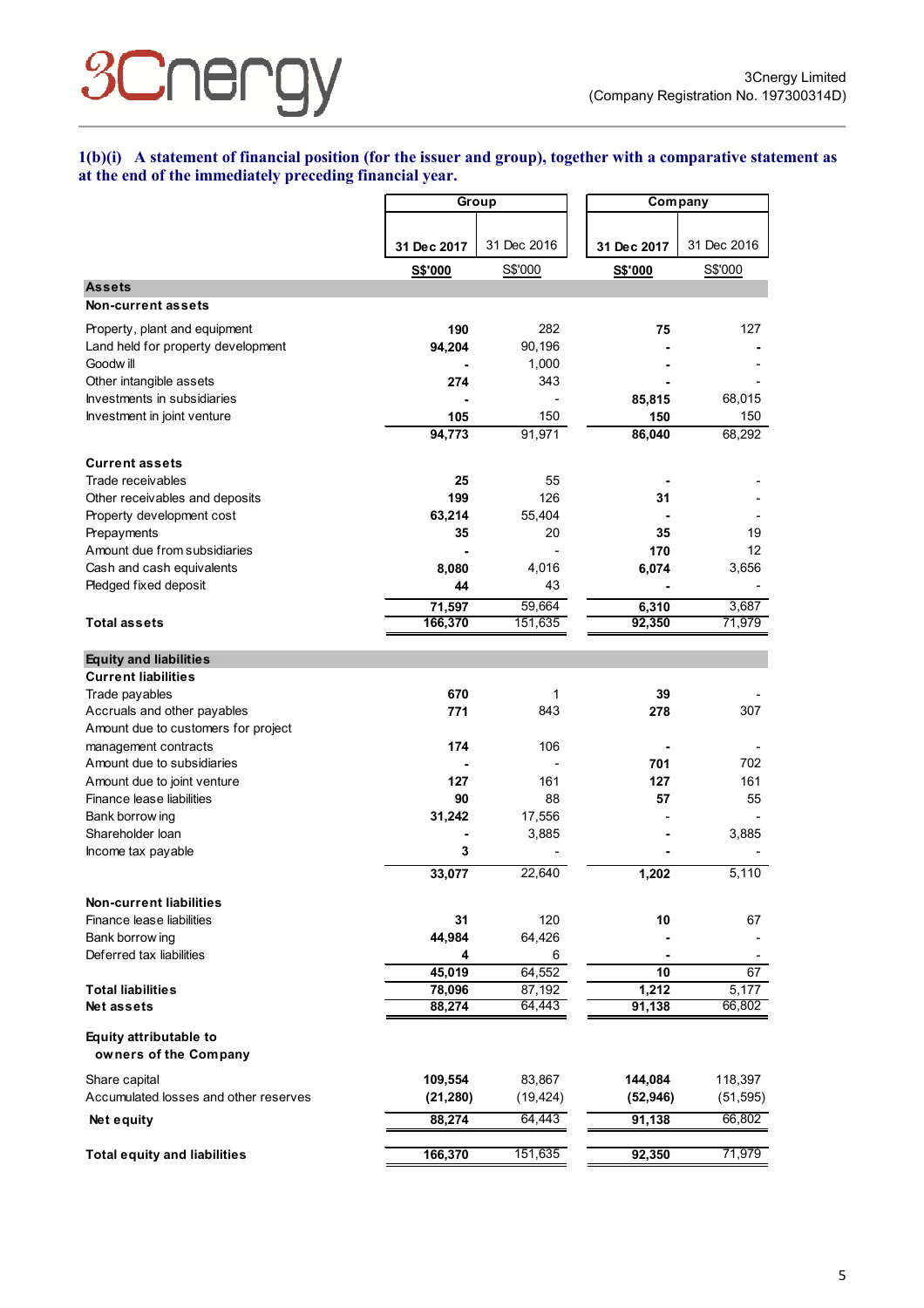#### **1(b)(ii) Aggregate amount of Group's borrowings and debt securities.**

#### **Amount repayable in one year or less, or on demand**

|                | As at 31 Dec 2017        |         | As at 31 Dec 2016 |
|----------------|--------------------------|---------|-------------------|
| <b>Secured</b> | <b>Unsecured</b>         | Secured | Unsecured         |
| <b>S\$'000</b> | <b>S\$'000</b>           | S\$'000 | S\$'000           |
| 31,332         | $\overline{\phantom{0}}$ | 17.644  | 3.885             |
|                |                          |         |                   |

#### **Amount repayable after one year**

|                | As at 31 Dec 2017 | As at 31 Dec 2016    |                          |  |
|----------------|-------------------|----------------------|--------------------------|--|
| <b>Secured</b> | <b>Unsecured</b>  | Secured<br>Unsecured |                          |  |
| <b>S\$'000</b> | <b>S\$'000</b>    | S\$'000              | S\$'000                  |  |
| 45.015         |                   | 64.546               | $\overline{\phantom{0}}$ |  |
|                |                   |                      |                          |  |

The Group's borrowing mainly consist of bank borrowing and finance lease liabilities.

The bank borrowings are solely attributable to the term loans and revolving facilities recorded in 3C Marina Park Sdn. Bhd. (formerly known as Liberty Bridge Sdn Bhd) ("3C Marina") which owns the legal and beneficial title to several parcels of undeveloped lands in Puteri Harbour, Johor Bahru, Malaysia (the "CN Lands").

3C Marina has a non-current term loan facilities of RM137 million(S\$44.98 million) from Public Bank Berhad ("PBB"). These term loans are secured by a charge over the lands and a general debenture that created a fixed and floating charge over the assets of 3C Marina. The short term bank borrowings of RM95 million (S\$31.24 million) which is also from 3C Marina comprises of term loans and several revolving facilities from PBB. The revolving credit facilities are secured by a charge over the lands and a second general debenture that created a fixed and floating charge over the assets of 3C Marina.

The finance lease liabilities related to purchase of office equipment and motor vehicles for the Group's operations. The finance lease for the office equipment is payable in 44 monthly installments with effect from July 2015. The finance lease for the motor vehicles are payable in 60 monthly installments with effect from December 2013 and 84 monthly installments with effect from November 2014.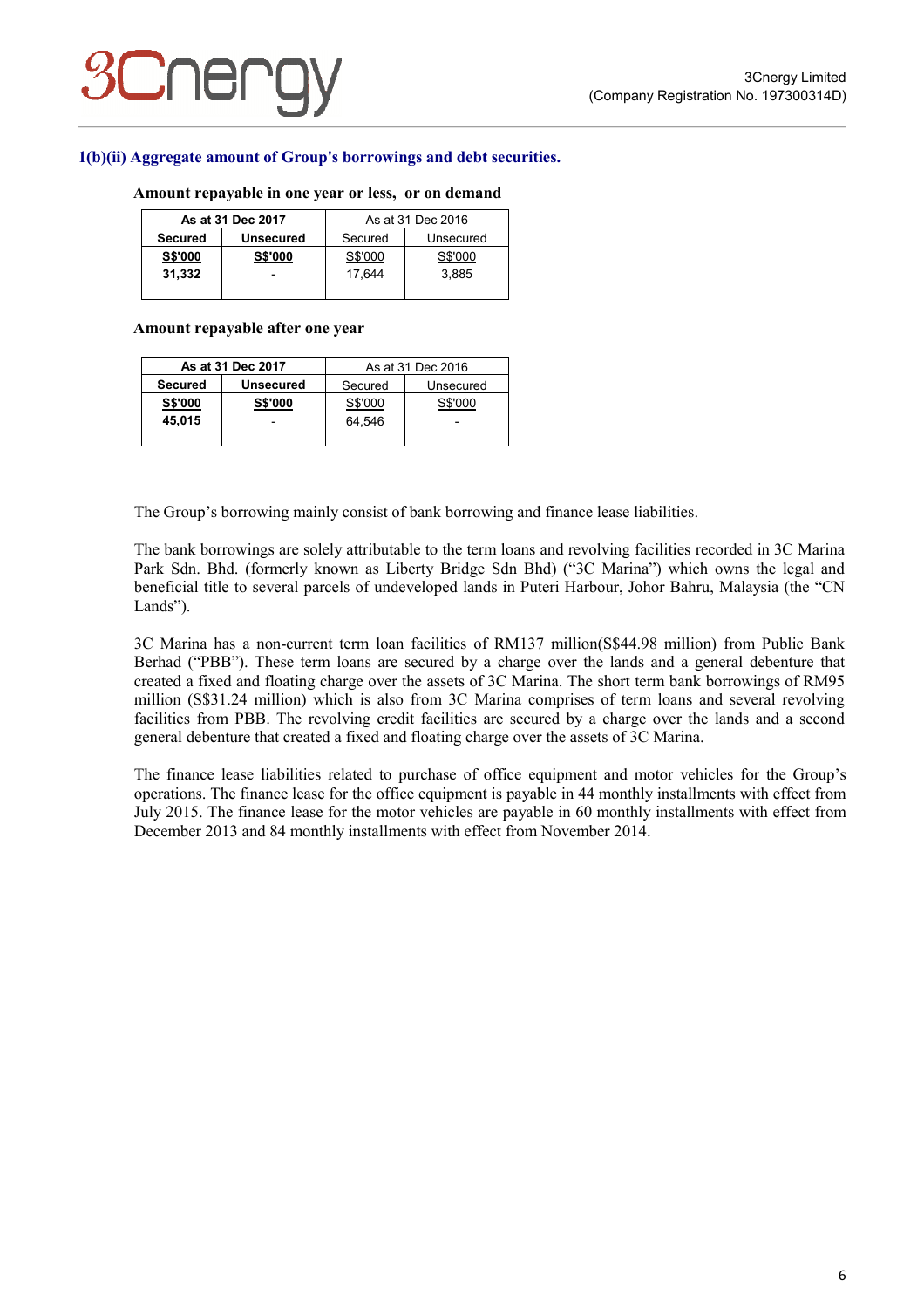## Cnen  $\mathcal{S}$

**1(c) A statement of cash flows (for the group), together with a comparative statement for the corresponding period of the immediately preceding financial year.** 

|                                                                                             | Group               |                   |
|---------------------------------------------------------------------------------------------|---------------------|-------------------|
|                                                                                             | As at 31 Dec 2017   | As at 31 Dec 2016 |
|                                                                                             | <b>S\$'000</b>      | S\$'000           |
| Cash flows from operating activities                                                        |                     |                   |
| Loss before taxation                                                                        | (3,370)             | (5,848)           |
| <b>Adjustments for:</b><br>Depreciation of property, plant and equipment                    | 131                 | 439               |
| Amortisation of other intangible assets                                                     | 69                  | 180               |
| Share of loss/(profit) in a joint venture                                                   | 45                  | (7)               |
| Bad debts w ritten off                                                                      |                     | 7                 |
| Impairment of goodwill<br>Impairment of other intangible assets                             | 1,000               | 1,168<br>2,014    |
| Fixed assets w ritten off                                                                   |                     | 32                |
| Interest income                                                                             | (99)                | (32)              |
| Interest expense                                                                            | 8                   | 35                |
| Unrealised exchange differences                                                             | 998                 | 217               |
| Operating cash flows before changes in working capital                                      | (1, 218)            | (1,795)           |
| (Increase)/decrease in receivables                                                          | (58)                | 573               |
| Increase/(decrease) in amount due to customers for project<br>management accounts           | 67                  | (287)             |
| Increase/(decrease) in payables                                                             | 341                 | (189)             |
| Decrease in provision for onerous contract                                                  |                     | (357)             |
| Expenditure on land held for property development                                           | (5,356)             | (1,715)           |
| Cash used in operations                                                                     | (6, 224)            | (3,770)           |
| Interest received                                                                           | 99                  | 32                |
| Interest paid                                                                               | (3,928)             | (1, 575)          |
| Income tax paid                                                                             | (35)                | (117)             |
| Net cash used in operating activities                                                       | (10, 088)           | (5, 430)          |
| Cash flows from investing activities                                                        |                     |                   |
| Purchase of property, plant and equipment                                                   | (26)                | (27)              |
| Cash inflow from acquisition of a subsidiary                                                |                     | 314               |
| Net cash (used in) / from investing activities                                              | (26)                | 287               |
| Cash flows from financing activities                                                        |                     |                   |
| Decrease in amount due to a joint venture                                                   | (33)                |                   |
| (Repayment of)/increase in shareholders loan<br>(Repayment of)/draw down of bank borrow ing | (3,885)<br>(7, 504) | 1,035<br>2,899    |
| Repayment of obligations under finance leases                                               | (87)                | (87)              |
| Placement of pledged fixed deposits                                                         |                     | (43)              |
| Proceeds on issue of shares                                                                 | 25,687              | 5,025             |
| Net cash from financing activities                                                          | 14,178              | 8,829             |
| Net increase in cash and cash equivalents                                                   | 4,064               | 3,686             |
| Cash and cash equivalents at beginning of the year                                          | 4,016               | 330               |
| Cash and cash equivalents at end of the year                                                | 8,080               | 4,016             |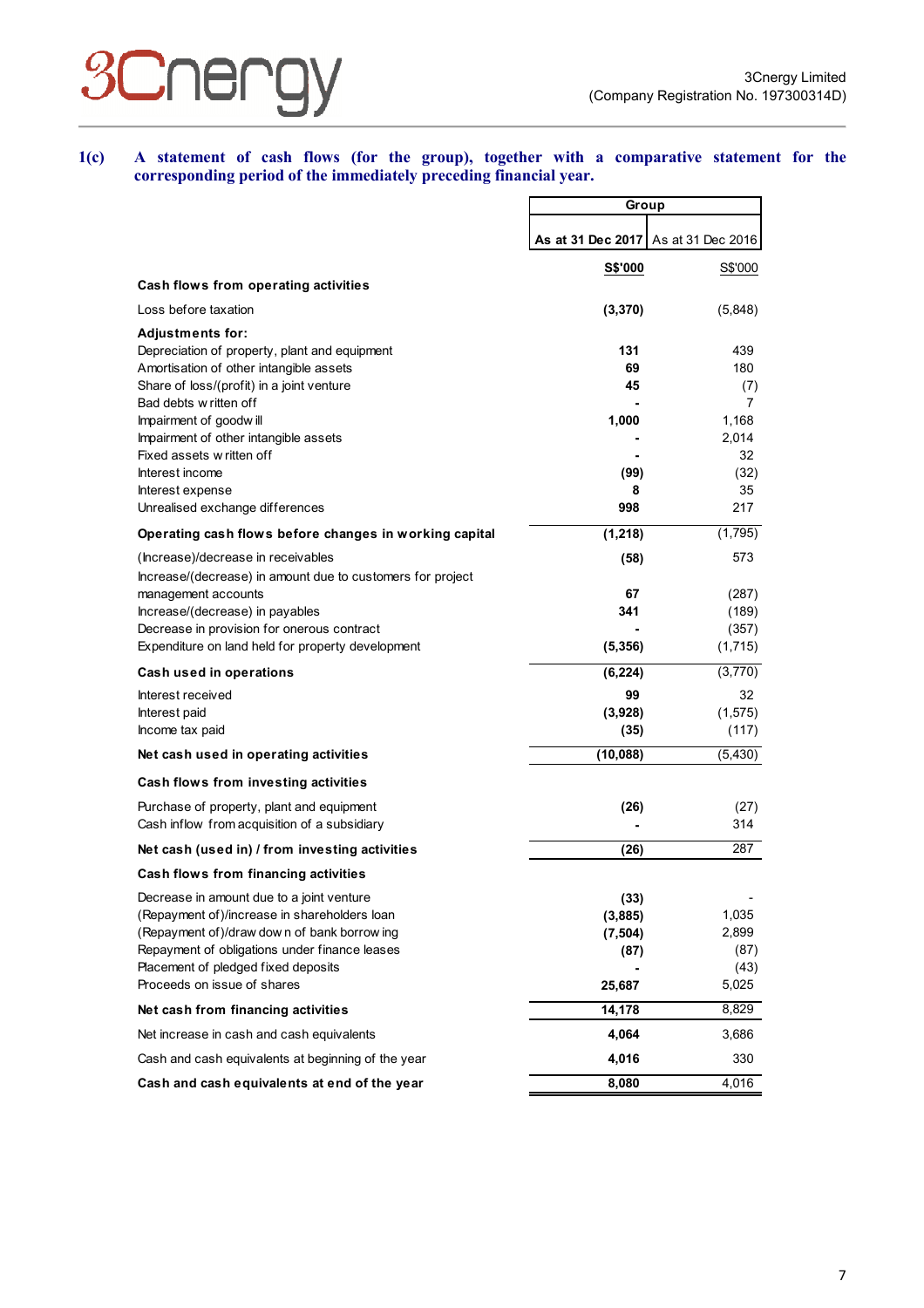## Jel

**1(d)(i) A statement (for the issuer and group) showing either (i) all changes in equity or (ii) changes in equity other than those arising from capitalisation issues and distributions to shareholders, together with a comparative statement for the corresponding period of the immediately preceding financial year.** 

|                                                   | Attributable to owners of the Company |                        |                    |                        |  |  |
|---------------------------------------------------|---------------------------------------|------------------------|--------------------|------------------------|--|--|
|                                                   | Share<br>capital                      | Translation<br>reserve | Accumulated losses | <b>Total</b><br>equity |  |  |
|                                                   | \$'000                                | \$'000                 | \$'000             | \$'000                 |  |  |
| Group                                             |                                       |                        |                    |                        |  |  |
| Balance at 1 January 2016                         | 12,886                                | (401)                  | (11,898)           | 587                    |  |  |
| <b>Issuance of shares</b>                         | 70,981                                |                        |                    | 70,981                 |  |  |
| Loss for the year                                 |                                       |                        | (5, 186)           | (5, 186)               |  |  |
| Other comprehensive loss for the year, net of tax |                                       | (1,939)                |                    | (1,939)                |  |  |
| Total comprehensive loss for the year             |                                       | (1,939)                | (5, 186)           | (7, 125)               |  |  |
| Balance at 31 December 2016                       | 83,867                                | (2,340)                | (17,084)           | 64,443                 |  |  |
| Balance at 1 January 2017                         | 83,867                                | (2,340)                | (17,084)           | 64,443                 |  |  |
| <b>Issuance of shares</b>                         | 25,687                                |                        |                    | 25,687                 |  |  |
| Loss for the year                                 |                                       | $\overline{a}$         | (3,408)            | (3,408)                |  |  |
| Other comprehensive loss for the year, net of tax |                                       | 1,552                  |                    | 1,552                  |  |  |
| Total comprehensive loss for the year             | $\overline{\phantom{0}}$              | 1,552                  | (3, 408)           | (1,856)                |  |  |
| Balance at 31 December 2017                       | 109,554                               | (788)                  | (20, 492)          | 88,274                 |  |  |

|                                                        | Attributable to owners of the Company |                        |                       |                  |  |
|--------------------------------------------------------|---------------------------------------|------------------------|-----------------------|------------------|--|
|                                                        | Share<br>capital                      | Translation<br>reserve | Accumulated<br>losses | Total<br>equity  |  |
|                                                        | \$'000                                | \$'000                 | \$'000                | \$'000           |  |
| Company                                                |                                       |                        |                       |                  |  |
| Balance at 1 January 2016                              | 47,416                                |                        | (45, 547)             | 1,869            |  |
| <b>Issuance of shares</b>                              | 70,981                                |                        |                       | 70,981           |  |
| Loss for the year representing                         |                                       |                        |                       |                  |  |
| total comprehensive loss for the year                  |                                       |                        | (6,048)               | (6,048)          |  |
| Balance at 31 December 2016                            | 118,397                               |                        | (51, 595)             | 66,802           |  |
|                                                        |                                       |                        |                       |                  |  |
| Balance at 1 January 2017<br><b>Issuance of shares</b> | 118,397<br>25,687                     |                        | (51, 595)             | 66,802<br>25,687 |  |
| Loss for the year representing                         |                                       |                        |                       |                  |  |
| total comprehensive loss for the year                  |                                       |                        | (1, 351)              | (1,351)          |  |
| Balance at 31 December 2017                            | 144,084                               |                        | (52, 946)             | 91,138           |  |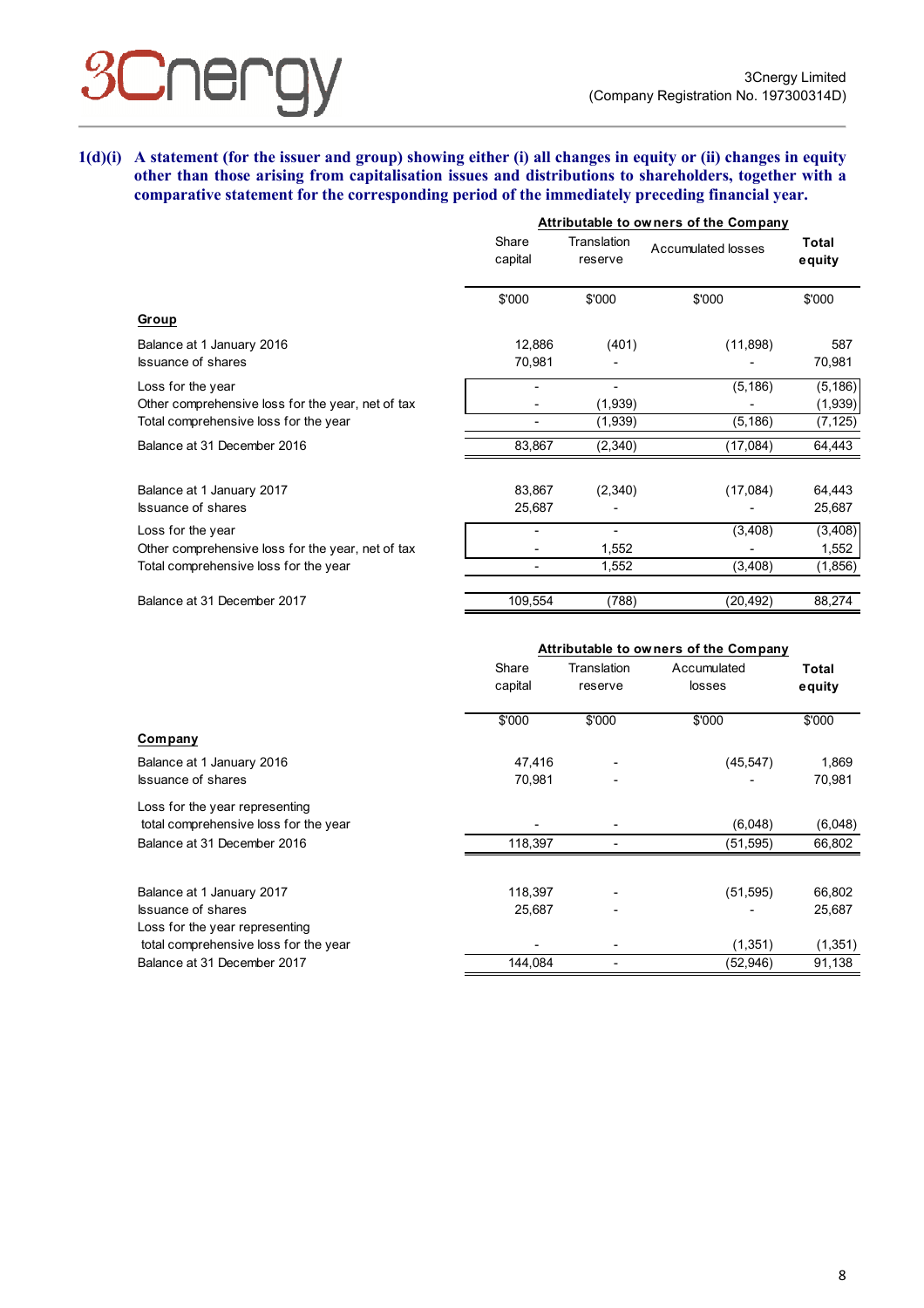

**1(d)(ii) Details of any changes in the company's share capital arising from rights issue, bonus issue, share buybacks, exercise of share options or warrants, conversion of other issues of equity securities, issue of shares for cash or as consideration for acquisition or for any other purpose since the end of the previous period reported on. State the number of shares that may be issued on conversion of all the outstanding convertibles, if any, against the total number of issued shares excluding treasury shares and subsidiary holdings of the issuer, as at the end of the current financial period reported on and as at the end of the corresponding period of the immediately preceding financial year. State also the number of shares held as treasury shares and the number of subsidiary holdings, if any, and the percentage of the aggregate number of treasury shares and subsidiary holdings held against the total number of shares outstanding in a class that is listed as at the end of the current financial period reported on and as at the end of the corresponding period of the immediately preceding financial year.**

#### **(A) Share Capital**

|                                                                  | Company                |                                 |
|------------------------------------------------------------------|------------------------|---------------------------------|
|                                                                  | No of shares<br>issued | Share capital<br><b>S\$'000</b> |
| Issued and fully paid:                                           |                        |                                 |
| As at 1 January 2017                                             | 1,150,145,242          | 118,397                         |
| Issue of new shares pursuant to the Rights cum<br>Warrants Issue | 383,381,747            | 25,687                          |
| As at 30 June 2017 / 31 December 2017                            | 1,533,526,989          | 144.084                         |

During the current financial year, the Company had on 31 May 2017 completed a rights issue of 383,381,747 new ordinary shares in the capital of the Company (the "Rights Shares") at an issue price of S\$0.067 for each Rights Share, with up to 766,763,494 free detachable warrants (the "Warrants"), each Warrant carrying the right to subscribe for one (1) new ordinary share in the capital of the Company (the "New Share") at an exercise price of S\$0.10 for each New Share, on the basis of one (1) Rights Share for every three (3) existing ordinary shares in the capital of the Company (the "Shares") held by the shareholders of the Company ("Rights cum Warrants Issue").

From 1 July 2017 to 31 December 2017, there were no changes in the Company's share capital.

#### **(B) Convertibles and treasury shares**

As at 31 December 2017, the Company had 766,763,494 outstanding Warrants, exercisable into 766,763,494 New Shares, representing approximately 50% of the total number of issued ordinary shares of the Company (excluding treasury shares). As at 31 December 2016, the Company had no outstanding convertible instruments.

As at 31 December 2016 and 31 December 2017, the Company did not hold any treasury shares and there were no subsidiary holdings.

#### **1(d)(iii) To show the total number of issued shares excluding treasury shares as at the end of the current financial period and as at the end of the immediately preceding year.**

|                                          | Company                            |               |  |
|------------------------------------------|------------------------------------|---------------|--|
|                                          | As at 31-Dec-17<br>As at 31-Dec-16 |               |  |
|                                          |                                    |               |  |
| Total number of issued shares (excluding |                                    |               |  |
| treasury shares)                         | 1,533,526,989                      | 1,150,145,242 |  |

The Company had no treasury shares as at 31 December 2017 and 31 December 2016.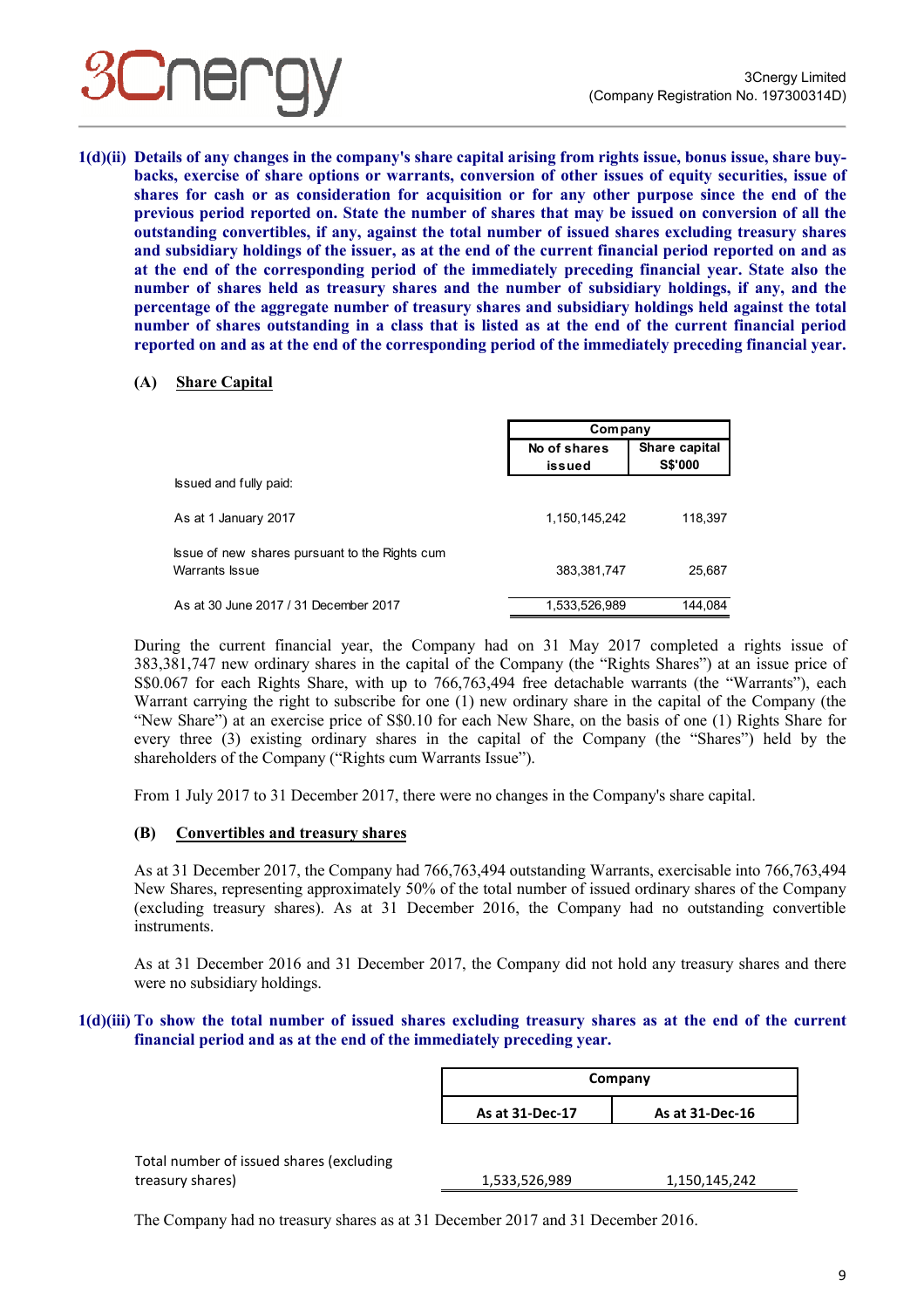

**1(d)(iv) A statement showing all sales, transfers, disposals, cancellation and/or use of treasury shares as at the end of the current financial period reported on.** 

Not applicable. The Company did not have any treasury shares during and as at the end of the current financial year reported on.

**1(d)(v) A statement showing all sales, transfers, cancellation and/or use of subsidiary holdings as at the end of the current financial period reported on.** 

Not applicable. The Company did not have any subsidiary holdings during and as at the end of the current financial year reported on.

**2. Whether the figures have been audited, or reviewed and in accordance with which auditing standard or practice.** 

The figures have not been audited or reviewed by the Company's auditor.

**3. Where the figures have been audited or reviewed, the auditors' report (including any qualifications or emphasis of matter).** 

Not applicable.

**4. Whether the same accounting policies and methods of computation as in the issuer's most recently audited annual financial statements have been applied.** 

Save as disclosed in paragraph 5 below, the Group had consistently applied the same accounting policies and methods of computation in the preparation of the financial statements for the current financial year reported as in the audited financial statements for the financial year ended 31 December 2016.

**5. If there are any changes in the accounting policies and methods of computation, including any required by an accounting standard, what has changed, as well as the reasons for, and the effect of, the change.** 

Not Applicable. There are no changes in the accounting policies, and methods of computation, including any required by an accounting standard.

**6. Earnings per ordinary share of the group for the current period reported on and the corresponding period of the immediately preceding financial year, after deducting any provision for preference dividends.** 

|                                                                                      | Group         |             |  |
|--------------------------------------------------------------------------------------|---------------|-------------|--|
|                                                                                      | 31-Dec-17     | 31-Dec-16   |  |
|                                                                                      |               |             |  |
| Loss per share from continuing operations (in cents):-                               |               |             |  |
| (a) Basic loss based on the w eighted average number of                              |               |             |  |
| ordinary shares on issue                                                             | (0.25)        | (1.00)      |  |
| (b) On fully diluted basis                                                           | (0.25)        | (1.00)      |  |
| Weighted average number of shares used in computation of<br>basic earnings per share | 1,377,023,207 | 518,547,086 |  |

Basic loss per ordinary share is computed by dividing the net loss attributable to the equity holders in each financial year by the weighted average number of ordinary shares in issue during the respective financial year.

 The basic and fully diluted loss per share for the current financial year were the same as the outstanding Warrants have no dilutive effect because the market price of ordinary shares is lower than the exercise price (ie they are 'out of the money'). There was no dilutive ordinary share in existence for the previous financial year.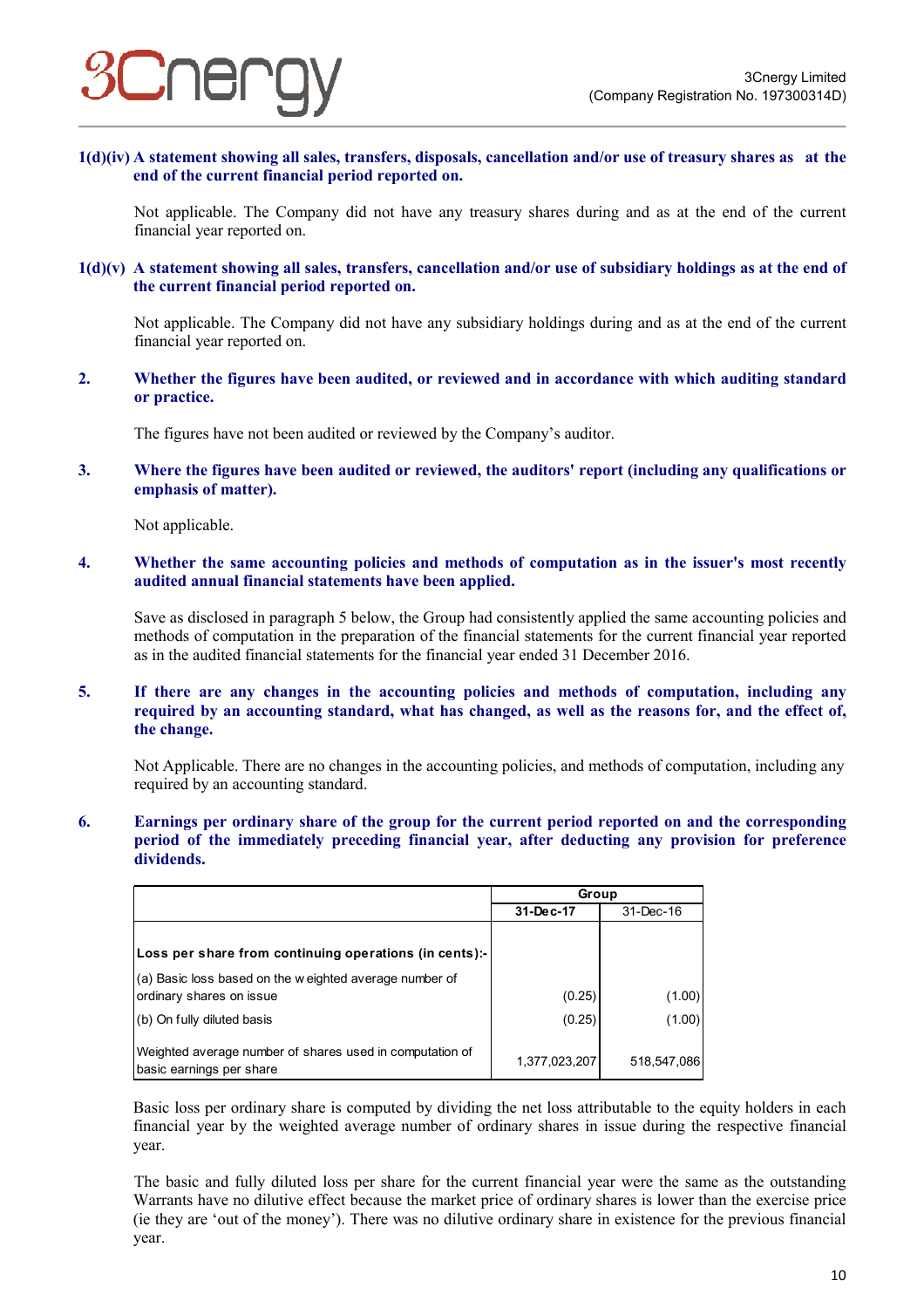#### **7. Net asset value (for the issuer and group) per ordinary share based on the total number of issued shares excluding treasury shares of the issuer at the end of the (a) current period reported on; and (b) immediately preceding financial year.**

|                                            | Group         |               | Company       |               |
|--------------------------------------------|---------------|---------------|---------------|---------------|
|                                            | 31-Dec-17     | 31-Dec-16     | 31-Dec-17     | 31-Dec-16     |
| Net asset value ("NAV") per ordinary share |               |               |               |               |
| based on issued share capital (in cents)   | 5.76          | 5.60          | 5.94          | 5.81          |
| Number of Issued shares                    | 1,533,526,989 | 1,150,145,242 | 1,533,526,989 | 1,150,145,242 |

The NAV per ordinary share for the Group and the Company as at 31 December 2017 and 31 December 2016 were calculated based on the respective NAV for the Group and the Company divided by the number of issued shares as at the respective balance sheet date.

**8. A review of the performance of the group, to the extent necessary for a reasonable understanding of the group's business. The review must discuss any significant factors that affected the turnover, costs, and earnings of the group for the current financial period reported on, including (where applicable) seasonal or cyclical factors. It must also discuss any material factors that affected the cash flow, working capital, assets or liabilities of the group during the current financial period reported on.** 

#### **INCOME STATEMENT**

#### **Overview**

On 25 May 2017, the Company announced the completion of its Rights cum Warrants Issue and the Rights Shares and Warrants are listed on Catalist on 30 May 2017 and 31 May 2017 respectively.

The Group's loss, net of tax had decreased from approximately S\$5.19 million in FY2016 to approximately S\$3.41 million in FY2016 mainly due to the decrease in general and administrative expenses of S\$3.82 million, which was being offset by the increase in gross loss of S\$0.95 million, reduction in other operating income of S\$0.36 million and increase in income tax expense of S\$0.70 million.

#### **Revenue**

The Group's total revenue has decreased by approximately S\$779,000 or 67.8% from S\$1.15 million in FY2016 to S\$0.37 million in FY2017. The decrease was mainly due to a decrease in revenue contribution from Orientis Solutions Sdn Bhd ("OSSB") as a result of downward revision in contract sum for one of its projects. In addition, after completion of the acquisition of 3C Marina on 11 August 2016 which resulted in 3C Marina becoming a subsidiary of the Group, project management service revenue charged from OSSB to 3C Marina was eliminated at Group level as compared to an amount of S\$507,000 recorded in FY2016. OSSB provides architectural design, project financial feasibility assessment, engineering expertise and construction management services.

#### **Gross profit**

The Group's gross loss is S\$605,000 in FY2017 as compared to gross profit of S\$346,000 in FY2016. This was mainly attributable to project management expenses of approximately S\$649,000 incurred by OSSB on the development of CN Lands while its related project management service revenue was eliminated at Group level during the financial year. In addition, revenue is yet to be generated from the development of CN Lands as of FY2017.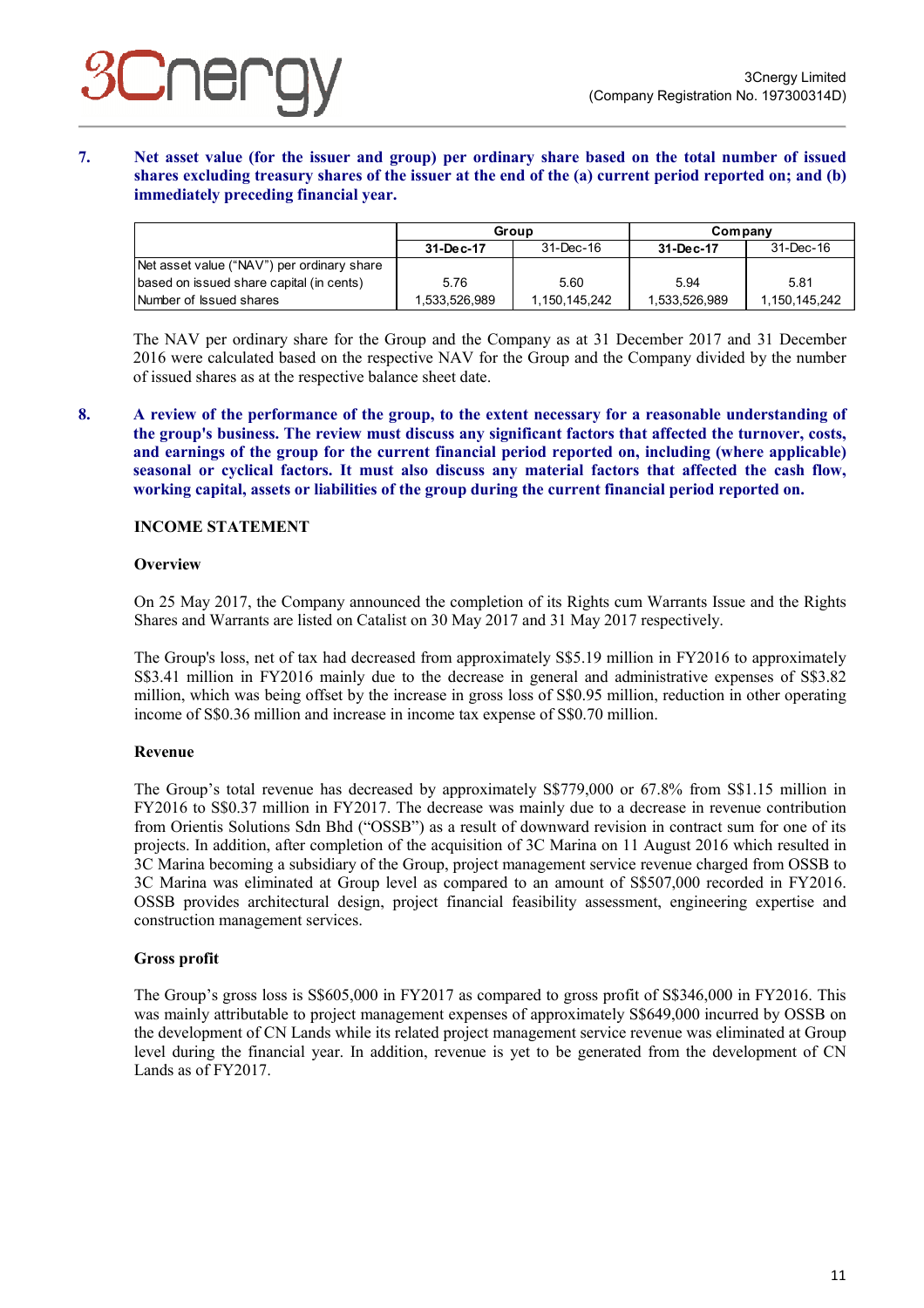#### **Other operating income**

Other income comprised mainly rental income, interest income, government grants and other miscellaneous income. Other income has decreased by approximately S\$363,000 or 73.2% from S\$496,000 in FY2016 to S\$133,000 in FY2017. The decrease was mainly due to the cessation of rental income after the return of office premise upon expiry of the lease.

#### **General and administrative expenses ("G&A Expenses")**

G&A Expenses comprised mainly salaries and related costs, audit fees, secretarial fees, tax fees, professional fees, rental, and printing and stationeries expenses. The G&A Expenses has decreased by approximately S\$3.82 million or 57.4% from S\$6.65 million in FY2016 to S\$2.83 million in FY2017. The decrease was mainly due to the impairment of other intangible assets relating to contractual rights on project management contracts of S\$2.01 million recorded in FY2016 as compared to nil in FY2017. The decrease in G&A Expenses was also due to a decrease in rental cost, depreciation expense and premise related expenses by approximately S\$526,000, S\$232,000 and S\$125,000 respectively after the return of office premise upon expiry of the lease. In addition, total professional fees and stamp duty incurred in FY2017 also decreased by S\$558,000 as compared to FY2016.

#### **Finance Costs**

Finance Costs comprised mainly interest expenses. Interest expense has decreased by approximately S\$27,000 or 77.1% from S\$35,000 in FY2016 to S\$8,000 in FY2017 mainly due to a decrease in hire purchase interest and also a decrease in imputed interest payable on rental deposits received from subtenants.

#### **Income Tax Expense**

The Group's income tax expense is S\$38,000 in FY2017 as compared to income tax credit of S\$662,000 in FY2016. This was mainly attributable to a reversal of deferred tax liabilities of S\$720,000 as a result of the write off of intangible assets in FY2016.

#### **BALANCE SHEET**

Property, plant and equipment decreased by S\$92,000 from S\$282,000 as at 31 December 2016 to S\$190,000 as at 31 December 2017. The decrease was mainly due to depreciation of non-current assets of the Group.

Land held for property development of S\$94.20 million as at 31 December 2017 relates to the land cost and borrowing cost capitalized for the two parcels of undeveloped lands held by 3C Marina. Land held for property development will be transferred to property development cost when development activities commence and are expected to be complete within the Company's normal operating cycle. Land held for property development increased by approximately \$4 million mainly due to capitalisation of borrowing cost.

Goodwill reduced by S\$1 million from S\$1 million as at 31 December 2016 to nil as at 31 December 2017, due to an impairment of S\$1 million provided.

Property development cost comprised costs of lands, direct materials, direct labour, other direct costs attributable overheads, borrowing costs and payments to subcontractors arising from the land held by 3C Marina. As at 31 December 2017, the property development cost was S\$63.21 million which had increased by approximately S\$7.81 million from S\$55.40 million as at 31 December 2016. The increase is mainly due to capitalisation of development costs and borrowing costs. 3C Marina obtained approval for the development and building plan of one of its land parcels on 23 January 2017 and 19 September 2017 respectively.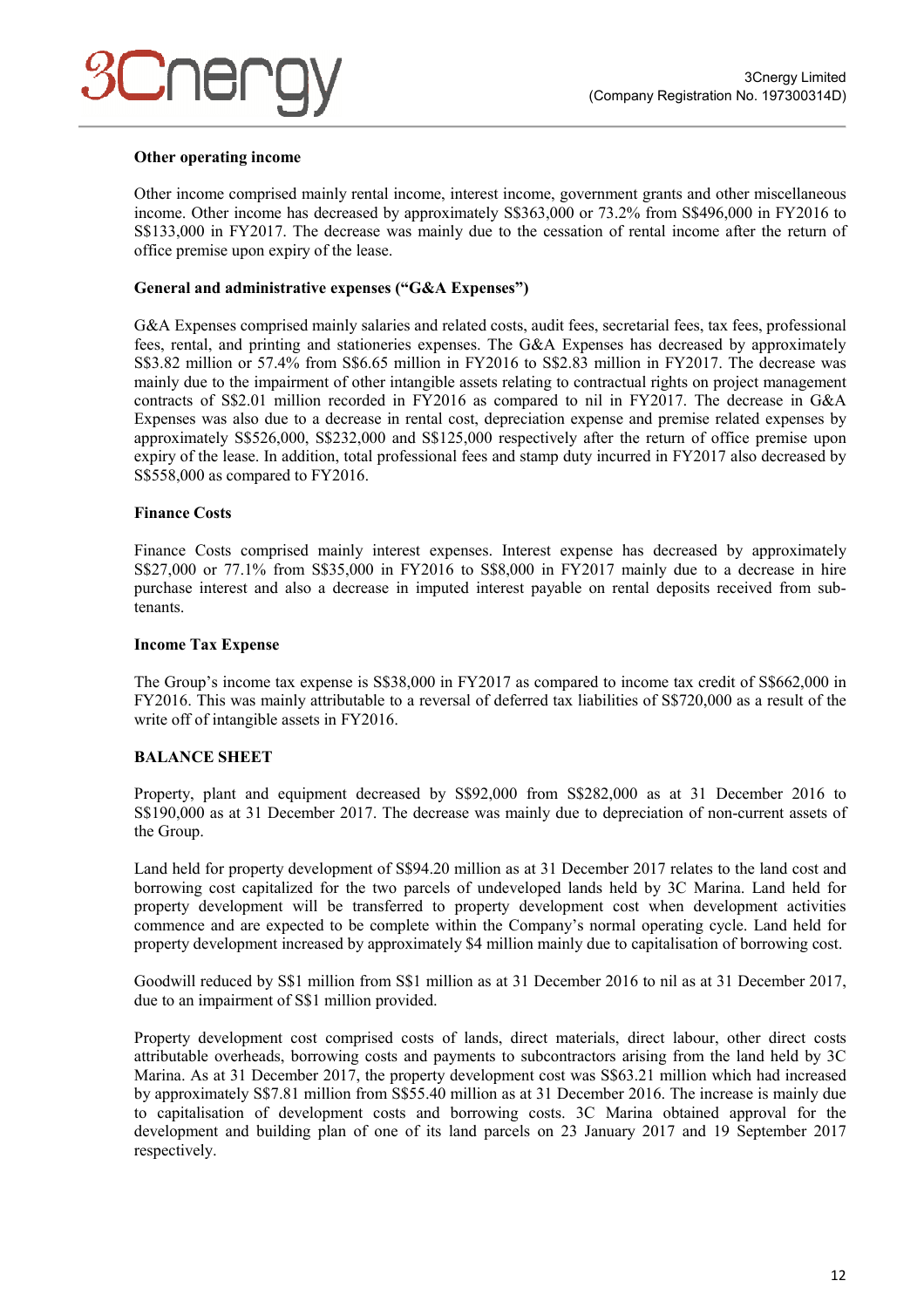Cash and cash equivalents increased by approximately S\$4.06 million mainly due to proceeds received from the Rights cum Warrants Issue, which was partially offset by payments made for shareholder loan settlement, term loans instalments, land development expenses and working capital purposes.

Trade payables increased by S\$669,000 from S\$1,000 as at 31 December 2016 to S\$670,000 as at 31 December 2017, mainly due to the amount owing for the development expenses.

Other payables and accruals decreased by approximately S\$72,000 from S\$843,000 as at 31 December 2016 to S\$771,000 as at 31 December 2017, mainly due to decrease in accruals of loan interest and professional fees as at 31 December 2017. The decrease was also due to reclassification of certain amounts in trade nature from other payables to trade payables.

The current and non-current bank borrowings of the Group amounted to S\$76.23 million and S\$81.98 million as at 31 December 2017 and 31 December 2016 respectively. The bank borrowings reduced by S\$5.75 million because of repayments made during the financial year.

The current and non-current finance lease liabilities decreased by S\$87,000 from S\$208,000 as at 31 December 2016 to S\$121,000 as at 31 December 2017, mainly due repayments made during the financial year.

In accordance to the intended usage of proceeds from the Rights cum Warrants Issue as disclosed in the circular dated 5 April 2017, the Group has fully settled the shareholder loan of S\$3.89 million during the financial year.

The Group reported a positive working capital of S\$38.52 million as at 31 December 2017 as compared to S\$37.02 million as at 31 December 2016. Cash balance outstanding as at 31 December 2017 stood at approximately S\$8.12 million.

#### **CASH FLOW STATEMENT**

Net cash used in operating activities in FY2017 was approximately S\$10.09 million, mainly due to an operating cash outflow of approximately S\$1.22 million, expenditure on land held for property development of \$5.36 million and interest paid of S\$3.93 million. This was partially offset by an increase in payables of S\$341,000.

Net cash from financing activities in FY2017 was approximately S\$14.18 million, which was mainly due to proceeds from the Rights cum Warrants Issue of S\$25.69 million during the financial year, partially offset by the repayments of shareholder loan and bank borrowings of S\$3.89 million and S\$7.50 million respectively.

Net cash used in investing activities in FY2017 was S\$26,000 mainly due to a purchase property, plant and equipment.

The Group recorded a net increase in cash and cash equivalents of approximately S\$4.06 million in FY2017 as compared to an increase of S\$3.69 million in FY2016.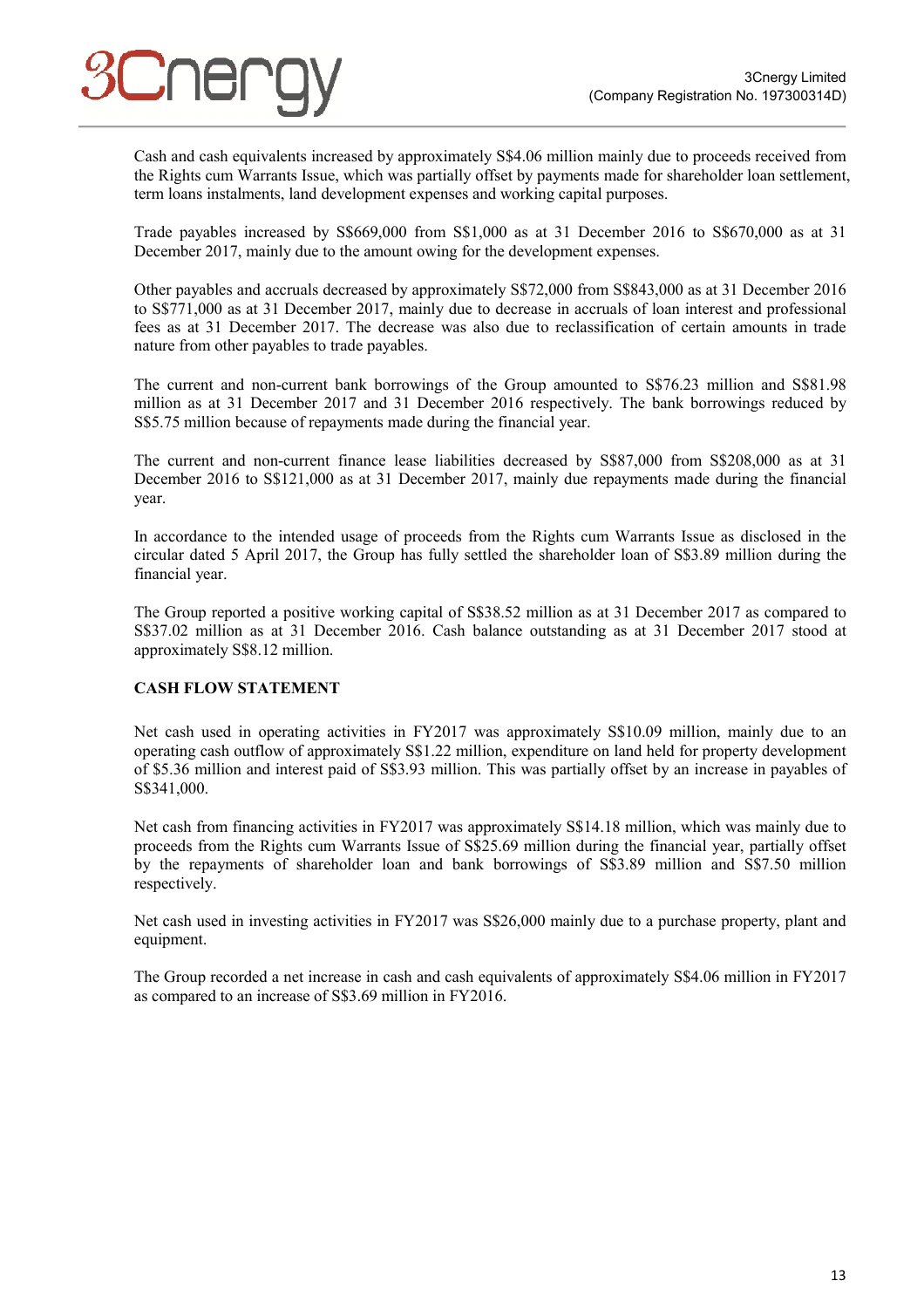

**9. Where a forecast, or a prospect statement, has been previously disclosed to shareholders, any variance between it and the actual results.** 

Not Applicable.

#### **10. A commentary at the date of the announcement of the significant trends and competitive conditions of the industry in which the group operates and any known factors or events that may affect the group in the next reporting period and the next 12 months.**

The Group will focus on re-planning the development of CN Lands following deferment of the project and explore relevant business opportunities where feasible.

The Group continues to expect the property market conditions to remain challenging.

In addition, the Group will be exploring equity fund raising to repay bank borrowings and working capital.

#### **11. Dividend**

#### **(a) Current Financial Period Reported On**

Any dividend declared for the current financial period reported on?

No.

#### **(b) Corresponding Period of the Immediately Preceding Financial Year**

Any dividend declared for the corresponding period of the immediately preceding financial year?

No.

#### **(c) Whether the dividend is before tax, net of tax or tax-exempt**

Not applicable.

#### **(d) Date payable**

Not applicable.

#### **(e) Books closure date**

Not applicable.

#### **12. If no dividend has been declared or recommended, a statement to that effect.**

No dividend has been declared or recommended for FY2017.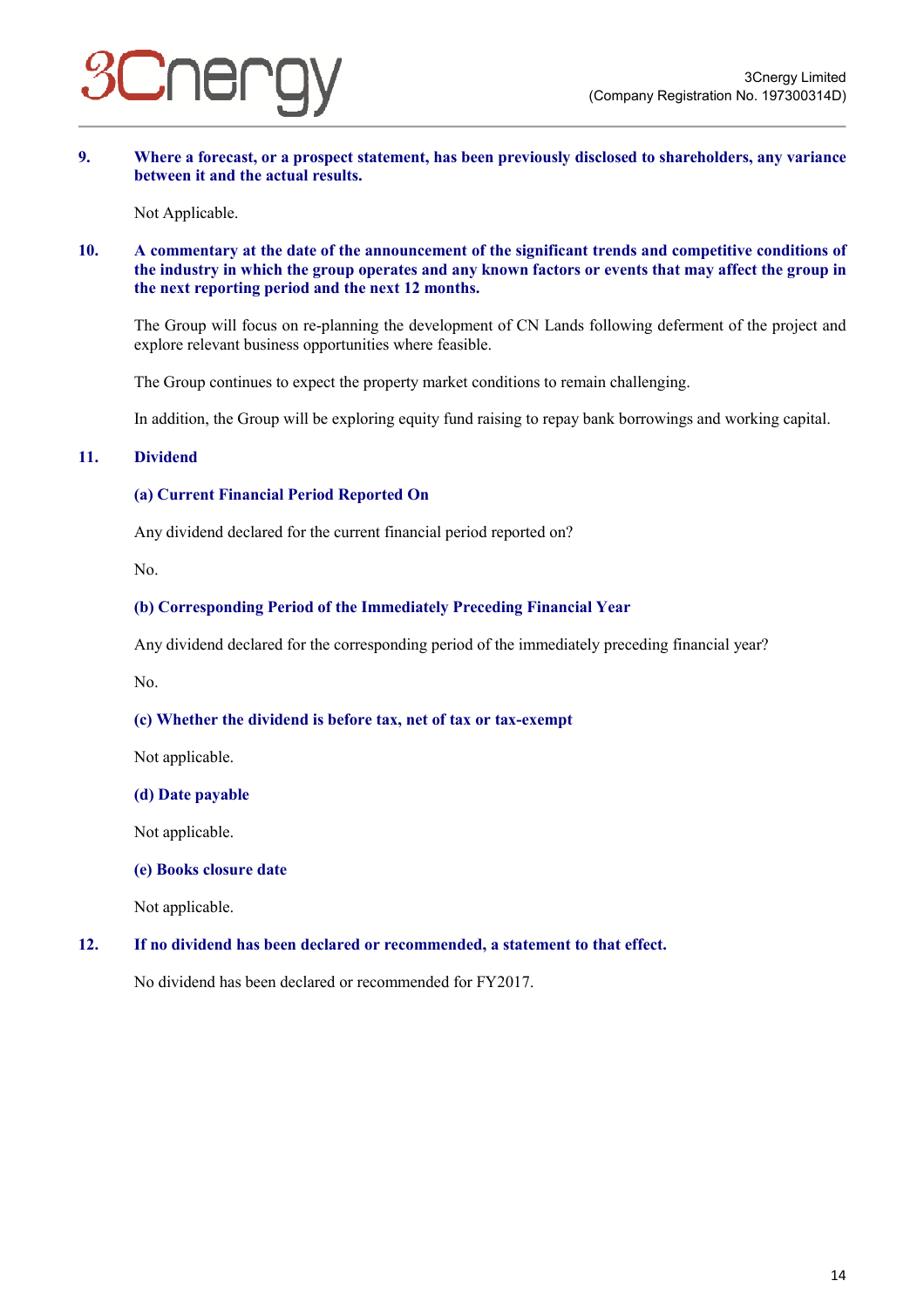#### **13. If the Group has obtained a general mandate from shareholders for Interested Person Transactions ("IPTs"), the aggregate value of such transactions as required under Rule 920(1)(a)(ii). If no IPT mandate has been obtained, a statement to that effect.**

The Group had obtained a general mandate from shareholders for IPT which was approved at the Company's annual general meeting on 20 April 2017.

| Aggregate value of all interested person<br>transactions during the financial year<br>under review (excluding transactions<br>less than S\$100,000 and transactions<br>Name of Interested Person<br>conducted under Shareholders' general<br>mandate pursuant to Rule 920 of the<br><b>Catalist Rules)</b> |     | Aggregate value of all interested<br>person transactions conducted<br>under Shareholders' general<br>mandate pursuant to Rule 920 of<br>the Catalist Rules (excluding<br>Itransactions less than<br>S\$100,000) |  |
|------------------------------------------------------------------------------------------------------------------------------------------------------------------------------------------------------------------------------------------------------------------------------------------------------------|-----|-----------------------------------------------------------------------------------------------------------------------------------------------------------------------------------------------------------------|--|
|                                                                                                                                                                                                                                                                                                            | S\$ | S\$                                                                                                                                                                                                             |  |
| <b>Publiq Development Group Sdn Bhd</b>                                                                                                                                                                                                                                                                    |     |                                                                                                                                                                                                                 |  |
| Project Consultancy Services &                                                                                                                                                                                                                                                                             |     | 353.293                                                                                                                                                                                                         |  |
| recovery of incidentals                                                                                                                                                                                                                                                                                    |     |                                                                                                                                                                                                                 |  |

## *Part II – ADDITIONAL INFORMATION REQUIRED FOR FULL YEAR ANNOUNCEMENT*

#### **14. Segmented revenue and results for the operating segments (of the Group) in the form presented in the issuer's most recently audited annual financial statements, with comparative information for the immediately preceding year.**

#### **Segment information**

The Company considers that the entire Group's operations constitute a single business segment, which is real estate and property development consultancy and two geographical segments which are Singapore and Malaysia. Accordingly, no business segment information is presented.

#### **(a) Geographical segments**

|           | Revenue from<br>external customers |         |         | <b>Non-current assets</b> |  |
|-----------|------------------------------------|---------|---------|---------------------------|--|
|           | 2017                               | 2016    | 2017    | 2016                      |  |
|           | S\$'000                            | S\$'000 | S\$'000 | S\$'000                   |  |
| Singapore | $\blacksquare$                     |         | 180     | 277                       |  |
| Malaysia  | 370                                | 1.149   | 94,593  | 91,694                    |  |
|           | 370                                | 1,149   | 94,773  | 91,971                    |  |

#### **15. In the review of performance, the factors leading to any material changes in contributions to turnover and earnings by the operating segments.**

Not applicable, as the Group only operates in a single business segment.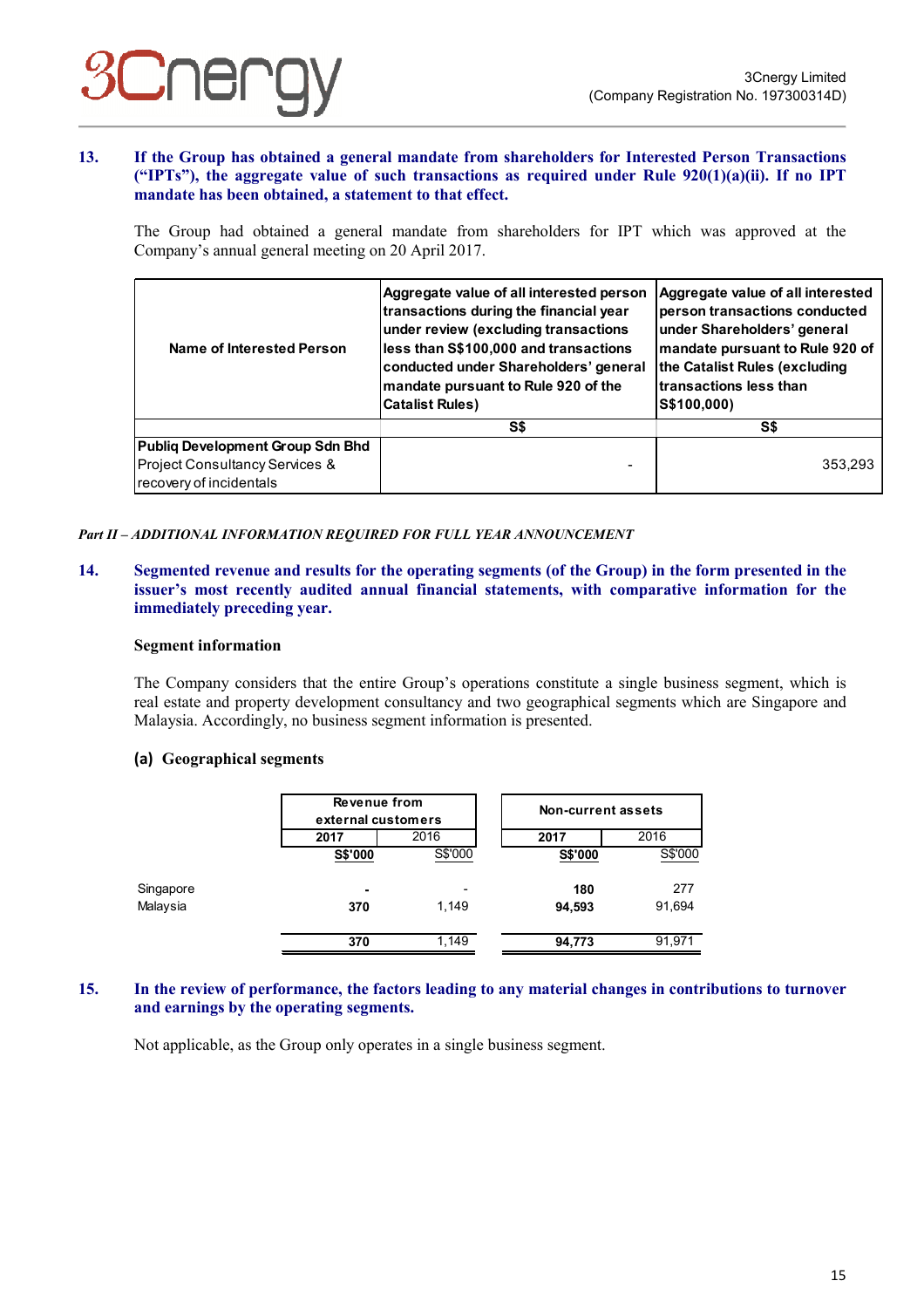#### **16. A breakdown of sales and results as follows:**

|     |                                                               | Group          |               |               |
|-----|---------------------------------------------------------------|----------------|---------------|---------------|
|     |                                                               | 1 Jan 2017 to  | 1 Jan 2016 to | Increase /    |
|     |                                                               | 31 Dec 2017    | 31 Dec 2016   | (decrease)    |
|     |                                                               | <b>S\$'000</b> | S\$'000       | $\frac{9}{6}$ |
| (a) | Sales reported for first half year                            | 201            | 809           | $(75.2)\%$    |
| (b) | Operating loss after tax reported for the first half<br>year  | (1,376)        | (1,096)       | 25.5 %        |
| (c) | Sales reported for second half year                           | 169            | 340           | $(50.3)\%$    |
| (d) | Operating loss after tax reported for the second<br>half year | (2,032)        | (4,090)       | (50.3)%       |

#### **17. A breakdown of the total annual dividend (in dollar value) for the issuer's latest full year and its previous full year.**

Not Applicable. No dividend has been recommended and declared for FY2017 and FY2016.

#### **18. Disclosure of person occupying a managerial position in the issuer or any of its principal subsidiaries who is a relative of a director or chief executive officer or substantial shareholder of the issuer pursuant to Rule 704(10).**

Tong Kooi Lian, who is the CEO and Managing Director of 3Cnergy Limited ("3CL") is the sister of Tong Kooi Ong, Non-Executive Chairman and a controlling shareholder of 3CL. Besides the disclosure above, there is no other individual who is occupying a managerial position in the issuer or any of its principal subsidiaries who is a relative of a director or chief executive officer or substantial shareholder of the issuer pursuant to Rule 704(10).

#### **19. Update on the use of compliance placement proceeds**

| Intended use of proceeds                                                                         | <b>Amount Allocated</b><br><b>S\$'000</b> | <b>Amount utilised</b><br><b>S\$'000</b> | <b>Balance</b><br><b>S\$'000</b> |
|--------------------------------------------------------------------------------------------------|-------------------------------------------|------------------------------------------|----------------------------------|
| Expenses incurred in relation to the 3CMP<br>Acquisition and Compliance Placement <sup>(1)</sup> | 761                                       | (691)                                    | 70                               |
| Working Capital <sup>(2)</sup>                                                                   | 4,264                                     | (4,127)                                  | 137                              |
| Total                                                                                            | 5,025                                     | (4,818)                                  | 207                              |

Notes:

- (1) Expenses incurred in relation to the 3C Marina Park Sdn Bhd ("3CMP") Acquisition and Compliance Placement relate to Professional Fees, Placement Commission and Listing Fees.
- (2) Working Capital consists of payments for Group operating expenses, director fees, staff salaries and related expenses.

The use of proceeds from the Compliance Placement is in accordance with the intended use as disclosed in the offer information statement of the Compliance Placement.

The Board will continue to provide periodic announcements on the utilisation of the balance of the placement proceeds as and when the proceeds are materially disbursed and provide a status report on such use in its annual report and its half yearly and full-year financial statements.